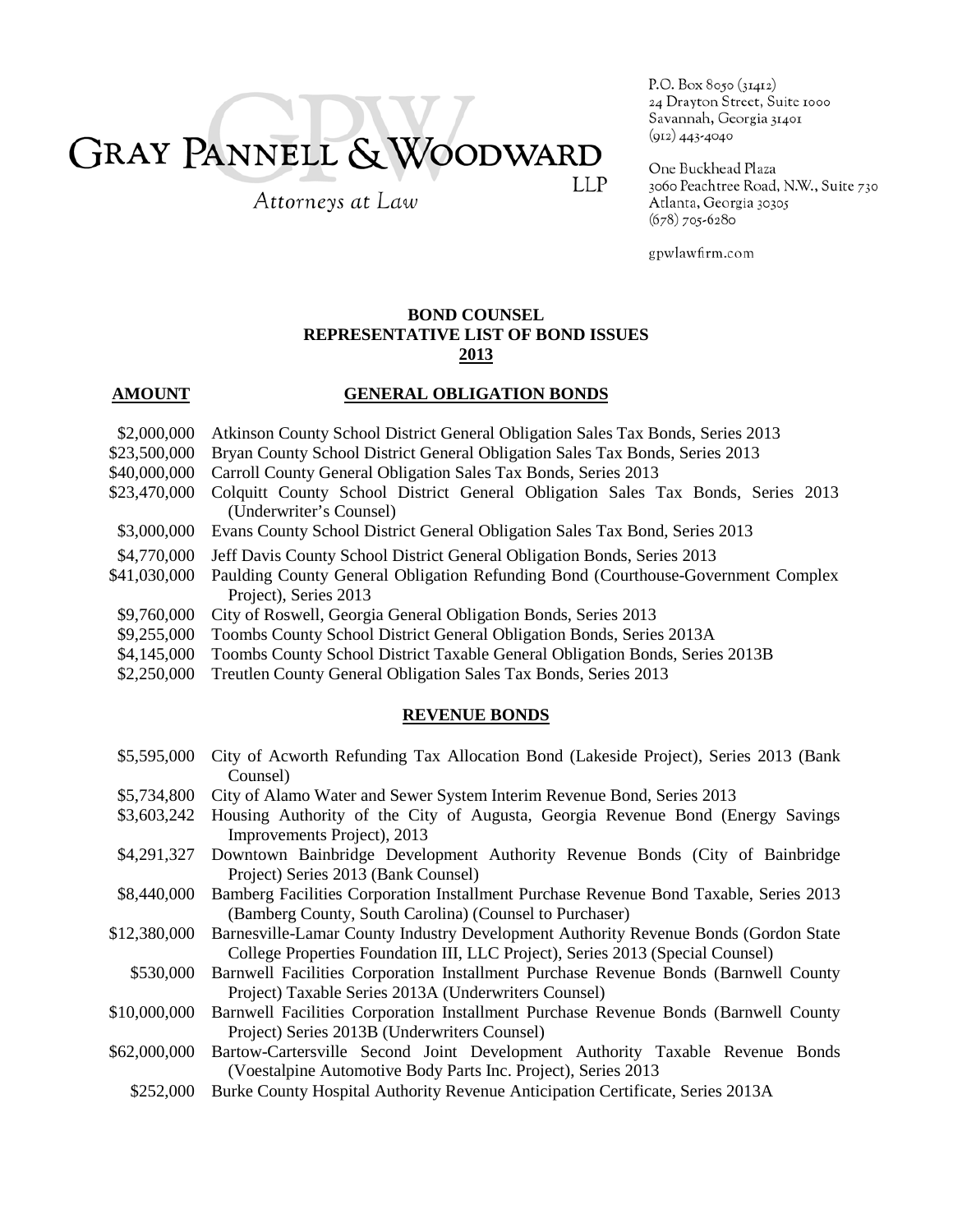| \$8,551,999   | Burke County Hospital Authority Taxable Note, Series 2013B                                                                                    |
|---------------|-----------------------------------------------------------------------------------------------------------------------------------------------|
| \$1,195,500   | Burke County Hospital Authority Taxable Line of Credit Note, Series 2013C                                                                     |
| \$1,749,000   | Bryan County Water and Sewer Refunding Revenue Bond, Series 2013A                                                                             |
| \$1,233,000   | Bryan County Water and Sewer Refunding Revenue Bond, Series 2013B                                                                             |
| \$4,550,000   | Bryan County Water and Sewer Refunding and Improvement Revenue Bond, Series 2013C                                                             |
| \$502,000     | Candler County Hospital Authority Revenue Anticipation Certificate, Series 2013A                                                              |
| \$3,015,000   | Candler County Hospital Authority Taxable Note, Series 2013B                                                                                  |
| \$2,540,000   | Cedartown Development Authority Taxable Refunding Revenue Bond (Industrial Park<br>Project), Series 2013 (Purchaser's Counsel)                |
| \$31,445,000  | Hospital Authority of Columbus, Georgia Revenue Anticipation Certificates, Series 2013                                                        |
| \$13,910,000  | City of Commerce Public Facilities Authority Revenue Refunding Bond (City of<br>Commerce Public Facilities Projects), Series 2013             |
| \$645,000     | Dade County Industrial Development Authority Taxable Revenue Bond (Dade County<br>Economic Development Projects), Series 2013A                |
| \$1,935,000   | Dade County Industrial Development Authority Revenue Bond (Dade County Roads<br>Projects), Series 2013B                                       |
| \$4,455,000   | Effingham County Industrial Development Authority Taxable Revenue Bonds, Series 2013                                                          |
| \$3,710,000   | Fairfield Facilities Corporation Installment Purchase Revenue Bonds (Fairfield County,<br>South Carolina) Taxable Series 2013A (Bank Counsel) |
| \$20,980,000  | Fairfield Facilities Corporation Installment Purchase Revenue Bonds (Fairfield County,                                                        |
|               | South Carolina) Series 2013B (Bank Counsel)                                                                                                   |
| \$66,352,000  | City of Fargo (South Dakota) Sales Tax and Water Revenue Bonds, Series 2013 (Co-Bond<br>Counsel)                                              |
| \$51,375,000  | City of Fargo (South Dakota) Capital Financing Program Bonds, Series 2013A (Co-Bond<br>Counsel)                                               |
| \$5,040,000   | City of Garden City Water and Sewer Refunding Revenue Bonds, Series 2013                                                                      |
| \$4,439,700   | City of Hazlehurst Water and Sewer System Interim Revenue Bond, Series 2013                                                                   |
| \$1,985,000   | Greene County Development Authority Revenue Bonds (City of Union Point Project),<br>Series 2013                                               |
| \$1,635,000   | Greene County Development Authority Revenue Bonds (City of Greensboro Project),<br>Series 2013                                                |
| \$9,200,000   | City of LaFayette Water and Sewer Refunding and Improvement Revenue Bonds, Series<br>2013                                                     |
| \$110,000,000 | Jackson County Industrial Development Authority Taxable Revenue Bonds (Atlantic<br>Wood Pellets Athens, LLC Project), Series 2013             |
| \$31,000,000  | Jackson County Industrial Development Authority Taxable Revenue Bond (Duke Secured                                                            |
|               | Financing 2009-1 ALZ, LLC Project (Real Estate)), Series 2013                                                                                 |
| \$130,000,000 | Jackson County Industrial Development Authority Taxable Revenue Bonds (TD                                                                     |
|               | Automotive Compressor Georgia, LLC Project), Series 2013                                                                                      |
| \$60,000,000  | Jackson County Industrial Development Authority Taxable Revenue Bonds (Toyota                                                                 |
|               | Industries Compressor Parts America, Co. Project), Series 2013                                                                                |
| \$50,000,000  | Jackson County Industrial Development Authority Taxable Revenue Bond (The William                                                             |
|               | Carter Company Project), Series 2013                                                                                                          |
| \$13,600,000  | City of Jefferson Public Building Authority Revenue Refunding Bonds (Jackson County,                                                          |
|               | Georgia Public Purpose Projects), Series 2013                                                                                                 |
| \$2,100,000   | City of Lavonia, Georgia Water and Sewerage Refunding Revenue Bond, Series 2013                                                               |
| \$1,040,000   | Liberty County Water Revenue Bond, Series 2013                                                                                                |
| \$4,880,000   | Hospital Authority of Liberty County Revenue Anticipation Certificates, Series 2013                                                           |
| \$7,700,000   | Development Authority of Houston County Taxable Industrial Development Revenue                                                                |
|               | Bonds (Baxter Healthcare Real Property Project), Series 2013A and Development                                                                 |

Authority of Houston County Taxable Industrial Development Revenue Bonds (Baxter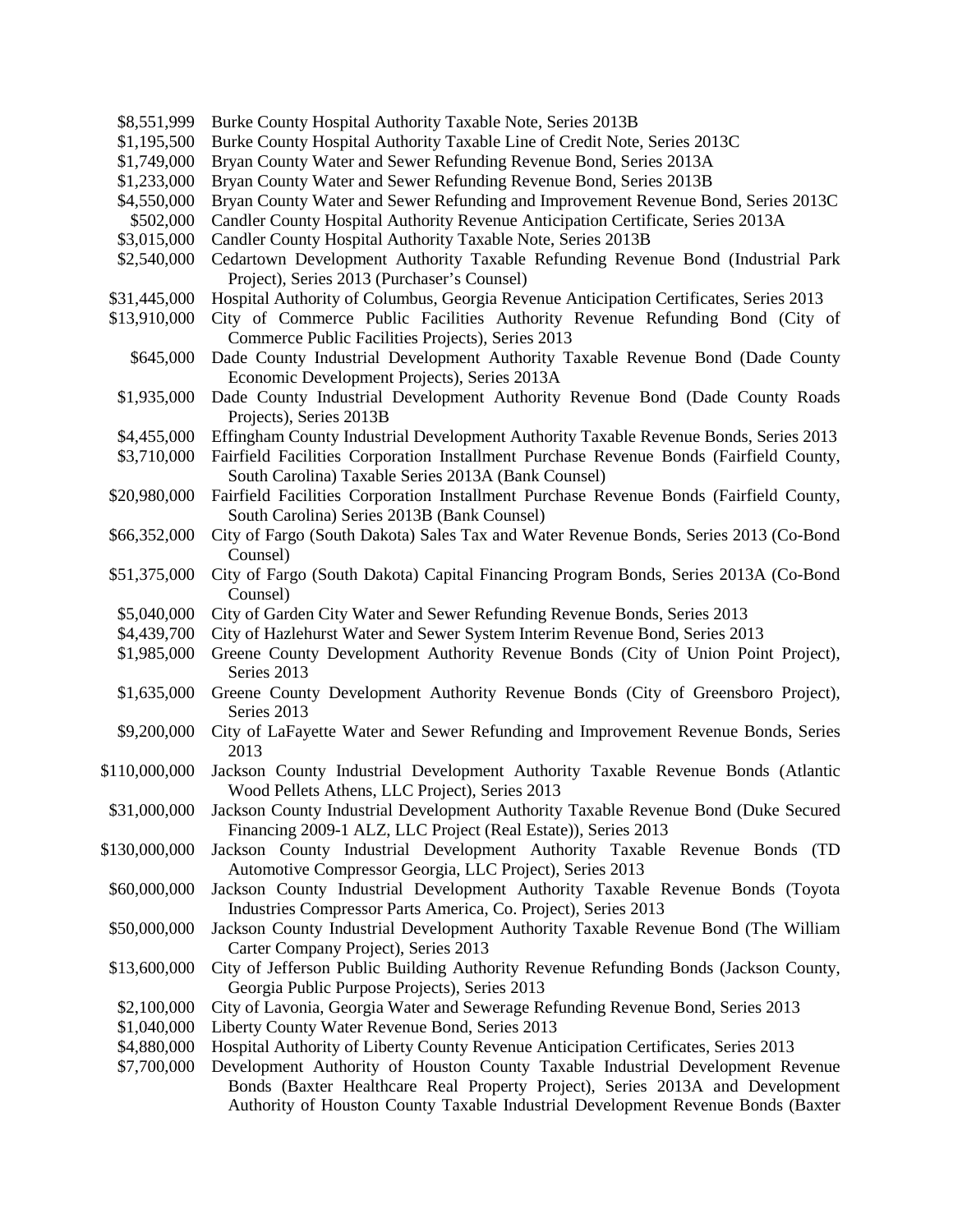|              | Healthcare Equipment Project), Series 2013B (Co-Counsel for the Authority)                   |
|--------------|----------------------------------------------------------------------------------------------|
| \$7,545,000  | Lowndes County Public Facilities Authority Refunding Revenue Bonds (Lowndes County           |
|              | Water and Sewerage Project), Series 2013                                                     |
| \$2,137,000  | Lumpkin County Water and Sewerage Authority Water Revenue Refunding Bond, Series             |
|              | 2013                                                                                         |
| \$10,000,000 | Macon-Bibb County Urban Development Authority Revenue Bonds (Bibb County Public              |
|              | Projects), Series 2013A                                                                      |
| \$3,225,000  | Macon-Bibb County Urban Development Authority Taxable Revenue Bonds (Bibb County             |
|              | Public Projects), Series 2013B                                                               |
| \$8,780,000  | City of Madison Water and Sewer Refunding Revenue Bonds, Series 2013A                        |
| \$1,020,000  | City of Madison Water and Sewer Taxable Refunding Revenue Bonds, Series 2013B                |
| \$1,110,000  | Downtown Development Authority of Madison Lease Revenue Bond (Town Park Project),            |
|              | Series 2013                                                                                  |
| \$3,309,000  | City of McDonough Water and Sewer Refunding Revenue Bonds, Series 2013                       |
| \$9,000,000  | Oconee County Industrial Development Authority Revenue Bond (Athens Academy, Inc.            |
|              | Project) Series 2013                                                                         |
| \$500,000    | City of Patterson Water and Sewer Refunding Revenue Bond, Series 2013                        |
| \$4,590,000  | Paulding County Industrial Building Authority Revenue Bond (Paulding County Project),        |
|              | Series 2013                                                                                  |
| \$7,800,000  | Peachtree City Water and Sewerage Authority Sewer System Refunding Revenue Bonds,            |
|              | Series 2013A                                                                                 |
| \$20,800,000 | Peachtree City Water and Sewerage Authority Sewer System Taxable Refunding Revenue           |
|              | <b>Bonds</b> , 2013B                                                                         |
| \$1,650,000  | City of Pearson Water and Sewer Refunding Revenue Bond, Series 2013                          |
| \$694,000    | City of Pembroke Water and Sewer Revenue Bond, Series 2013                                   |
| \$5,304,000  | City of Perry Water and Sewerage Refunding Revenue Bond, Series 2013                         |
| \$795,000    | Town of Portal Water and Sewer System Revenue Bond, Series 2013                              |
| \$7,435,000  | Downtown Savannah Authority Refunding Revenue Bonds (City of Savannah Capital                |
|              | Improvement Projects), Series 2013                                                           |
| \$12,950,000 | Resource Recovery Development Authority for the City of Savannah Refunding Bonds             |
|              | (City of Savannah Landfill Improvement Project), Series 2013                                 |
| \$2,025,000  | City of Reynolds Water and Sewer System Revenue Bonds, Series 2013                           |
| \$2,497,000  | City of Riceboro Water and Sewer System Refunding and Improvement Revenue Bond,              |
|              | Series 2013                                                                                  |
| \$3,847,000  | Richmond Hill Area Convention and Visitors Bureau Authority Refunding Revenue Bond           |
|              | (City Center Project), Series 2013                                                           |
| \$7,934,000  | City of Rome Junior Lien Water and Sewerage Revenue Refunding Bond, Series 2013              |
| \$7,000,000  | Rome-Floyd County Development Authority Industrial Development Taxable Revenue               |
|              | Bonds (Derma Tran Health Solution, LLC Project), Series 2013                                 |
| \$6,000,000  | Rome-Floyd County Development Authority Industrial Development Taxable Revenue               |
|              | Bonds (STEMCO Kaiser Incorporated Project), Series 2013                                      |
| \$46,185,000 | Hospital Authority of Savannah Revenue Bonds, Series 2013A (St. Joseph's/Candler             |
|              | Health System, Inc.)                                                                         |
| \$30,025,000 | Savannah<br>2013B<br>Hospital<br>Authority<br>Revenue<br>Bonds,<br>Series<br>(Taxable)<br>of |
|              | (St. Joseph's/Candler Health System, Inc.)                                                   |
| \$83,260,000 | Tift County Hospital Authority Revenue Anticipation Certificates, Series 2013                |
|              | (Underwriters Counsel)                                                                       |
| \$965,000    | City of Vienna, Georgia Combined Utility Refunding Revenue, Series 2013                      |
| \$6,690,000  | Washington County Public Facilities Authority Taxable Revenue Bonds (Washington              |
|              | County Facilities Project), Series 2013A (Underwriters Counsel)                              |
|              |                                                                                              |

\$10,000,000 Washington County Public Facilities Authority Revenue Bonds, Series 2013B